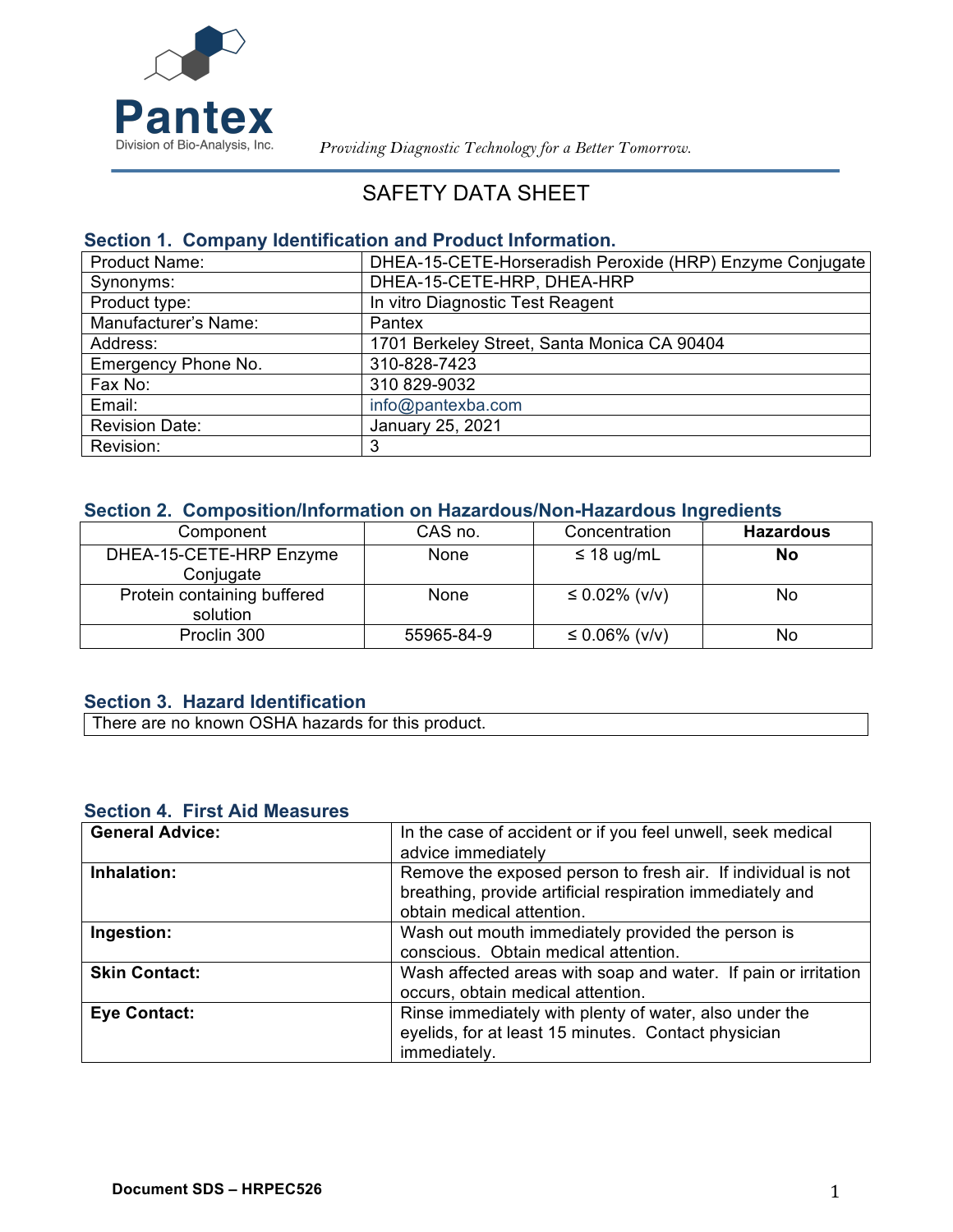### **Section 5. Fire and Explosion Hazard Data**

| Flash point:                   | Not flammable or combustible |
|--------------------------------|------------------------------|
| <b>Extinguishing Media:</b>    | Not applicable               |
| <b>Firefighting Procedure:</b> | Not applicable               |

## **Section 6. Accidental Release Measures**

| <b>Personal precautions:</b>      | Wear protective equipment.                                    |
|-----------------------------------|---------------------------------------------------------------|
| <b>Environmental precautions:</b> | Prevent product from entering the sewerage system, surface    |
|                                   | and ground water.                                             |
| Methods for clean up:             | Wear chemical resistant gloves, eye protection, and wear      |
|                                   | NIOSH/MSHA approved breathing apparatus if required.          |
|                                   | Wipe up or absorb spill using inert absorbent and place it in |
|                                   | a suitable waste container for proper disposal.               |

## **Section 7. Handling and Storage**

| <b>Storage precautions:</b> | Store per label instructions. Avoid excessive heat and<br>multiple freeze-thaw cycles.                                                                                                                                                                                                                                        |
|-----------------------------|-------------------------------------------------------------------------------------------------------------------------------------------------------------------------------------------------------------------------------------------------------------------------------------------------------------------------------|
| Handling:                   | Avoid contact with skin, eyes and clothing. Use suitable<br>protective equipment to work with this reagent following<br>good manufacturing practices. Do not drink, smoke, or eat in<br>the work areas. The product should be handle by skilled<br>individuals or trained professionals. For in vitro diagnostic<br>use only. |

### **Section 8. Exposure Controls/Personal Protection**

| <b>Respirator:</b>        | None required where adequate ventilation exists. |
|---------------------------|--------------------------------------------------|
| <b>Ventilation:</b>       | Use product in rooms with good ventilation.      |
| Gloves:                   | Rubber or plastic gloves are recommended.        |
| <b>Eye Protection:</b>    | Safety glasses or goggles with side shields are  |
|                           | recommended.                                     |
| <b>Other precautions:</b> | Uniform, lab coat or disposable laboratory wear. |
|                           |                                                  |

### **Section 9. Physical and Chemical Properties**

| Appearance:                          |                    |
|--------------------------------------|--------------------|
| Physical state (at 20 - 28 °C)       | Liguid             |
| Color:                               | Yellowish to brown |
| <b>Melting point/freezing point:</b> | Not determined     |
| <b>Boiling point:</b>                | Not determined     |
| <b>Vapor Density:</b>                | Not determined     |
| <b>Vapor Pressure</b>                | Not determined     |
| Solubility:                          | Water soluble      |
| <b>Flashpoint:</b>                   | Not applicable     |